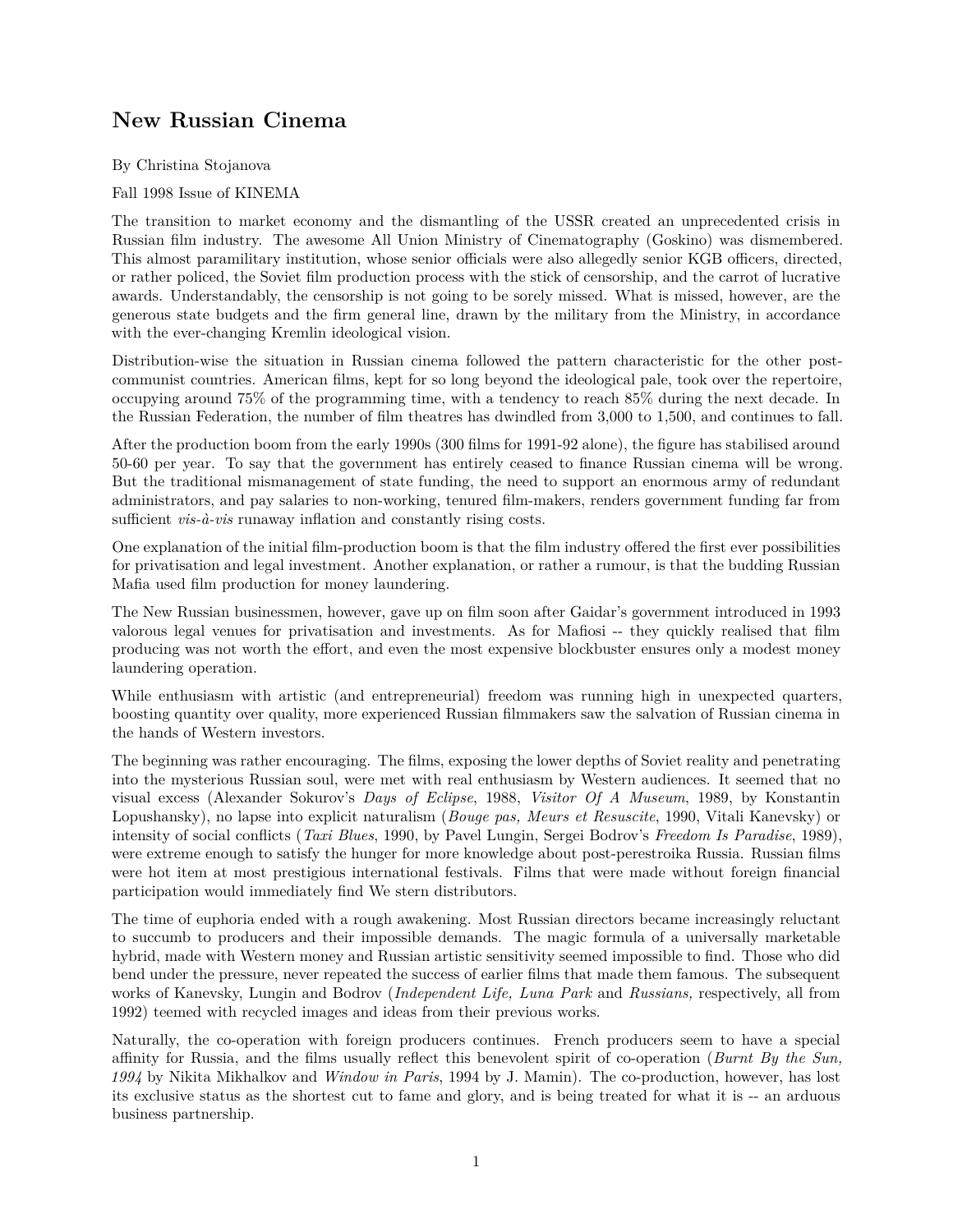The good news is that Russia's own neophyte producers, private sponsors and investors have recently appeared to save the day. They certainly are not Mafiosi with a hidden agenda but *cinephiles* with money. On the other hand, as Nikita Mikhalkov rightfully noted, "there is no 'clean' money in today's Russia!" There is nothing wrong, indeed, if some newly acquired wealth is spent on keeping the national culture going, instead of being mindlessly wasted in *Côte d'azur*.

### **The First Avant-garde and the Passion For Destruction**

The vanishing of the Kremlin ideological imperative caused a serious crisis in the New Russian Cinema much graver than the dismantling of the generous state budget. The *general line* used to create order in the communist world of ideas. It compelled filmmakers to take a stand: abide by it and get carrots, or step beyond it and get the stick. In the early '90s, however, it became relatively easier to raise money for a film than to think of ideas and stories.

Most established directors chose to wait for a couple of years until the dust settled. Sokurov, for example, remembered his early career and returned to documentary film-making. The younger and the inexperienced were naturally eager to test the limits of the newly acquired freedom before a new set of ideological restrictions bolted the door. St. Petersburg's Lenfilm studio took the lead. In comparison to Mosfilm, Lenfilm has always enjoyed the reputation of being ideologically the more open studio. It is no coincidence that Sokurov has made all his films at Lenfilm.

The directors from the first, or *perestroika*, *avant-garde* (1984-1989) were busy breaking taboos -- from political and ideological to sexual, necromantic and scatological. Theirs were predominantly short films - from 4 to 20 minutes, low budget and produced in cinema-clubs. The most notorious and radical trend is necrorealism. Evgeni Jufit is its father and also the non-contested leader of Leningrad's underground. In 1985 he made *Hospital Attendants-Werewolves*, a manifesto of necrorealist aesthetics, produced by the independent Mzhalalafilm studio he founded himself in 1984. It was followed by a few short works in the same naturalistic-nihilistic vein. Later he made his first feature length film, *Daddy, Father Christmas Is Dead* (1991) -- a sadomasochistic tale of psychological perversion, resulting in physical mutation of the human species.

# **The Second Avant-garde and the Obsession With Remakes**

The second avant-garde (1989-1995) came after *perestroika* and deployed a frontal attack against "daddy's cinema". This attack targeted two fronts -- the idols of totalitarianism, and the patriarchal status quo -- in art and society. The attack was marshalled under the closest guidance of the Russian Film Critics Guild. One should be reminded that the New Russian Critics -- as better informed and well-travelled people - have been playing a vital role in the New Russian Cinema. They have encouraged, scripted, consulted, even directed experimental films. The New Russian Critics are a powerful and strong-minded lot and have made themselves indispensable in shaping all radical trends.

The second *avant-garde* was launched with parodies of Soviet film classics. Young directors were exorcising the awesome myths of classic Soviet cinema through witty games of free association. These films are hermetic and inaccessible for lay viewers for they served mostly as group therapy for post-communist filmmakers. They were also meant not to entertain, but to relieve the New Russian Cinema from its fears and complexes. In *Comrade Tchkalov's Passage Across The North Pole* (M. Pezhemsky, 1990), the famous Soviet explorer Valery Tchkalov is crawling towards the North Pole, dragging the psychoanalytic burden of Buñuel's *Un chien Andalou*. Animated frame by frame, the civil war hero Chapaev kisses the drowning Brezhnev, while Che Guevara descends from heaven on *papier-mâché* wings to rescue him. The excessive irony and blasphemy of such films<sup> $(1)$ </sup>, however, are lost on audiences unfamiliar with the reverent pomposity of the originals. In this case, the film in question is *Valery Tchkalov* (Mikhail Kalatozov, 1941), a Communist cult movie and one of Stalin's favourites.

The centrepiece of this trend is *Scorpion's Gardens* (1991). It is written and directed by a prominent Russian critic -- Oleg Kovalov. He overcomes the trendy temptations of buffoonery à la Monty Python, reduces the avalanche of iconoclastic references, and gets down to business: to expose the sinister mechanism of totalitarian myth-making through cinema. He deconstructs not to ridicule, but to analyse. He takes apart a '50s detective movie, *The Case With Corporal Kochetkov* (A. Razumni, 1955), then edits its frames within the context of other spy films, musicals, as well as medical and propaganda documentaries from the '50s. The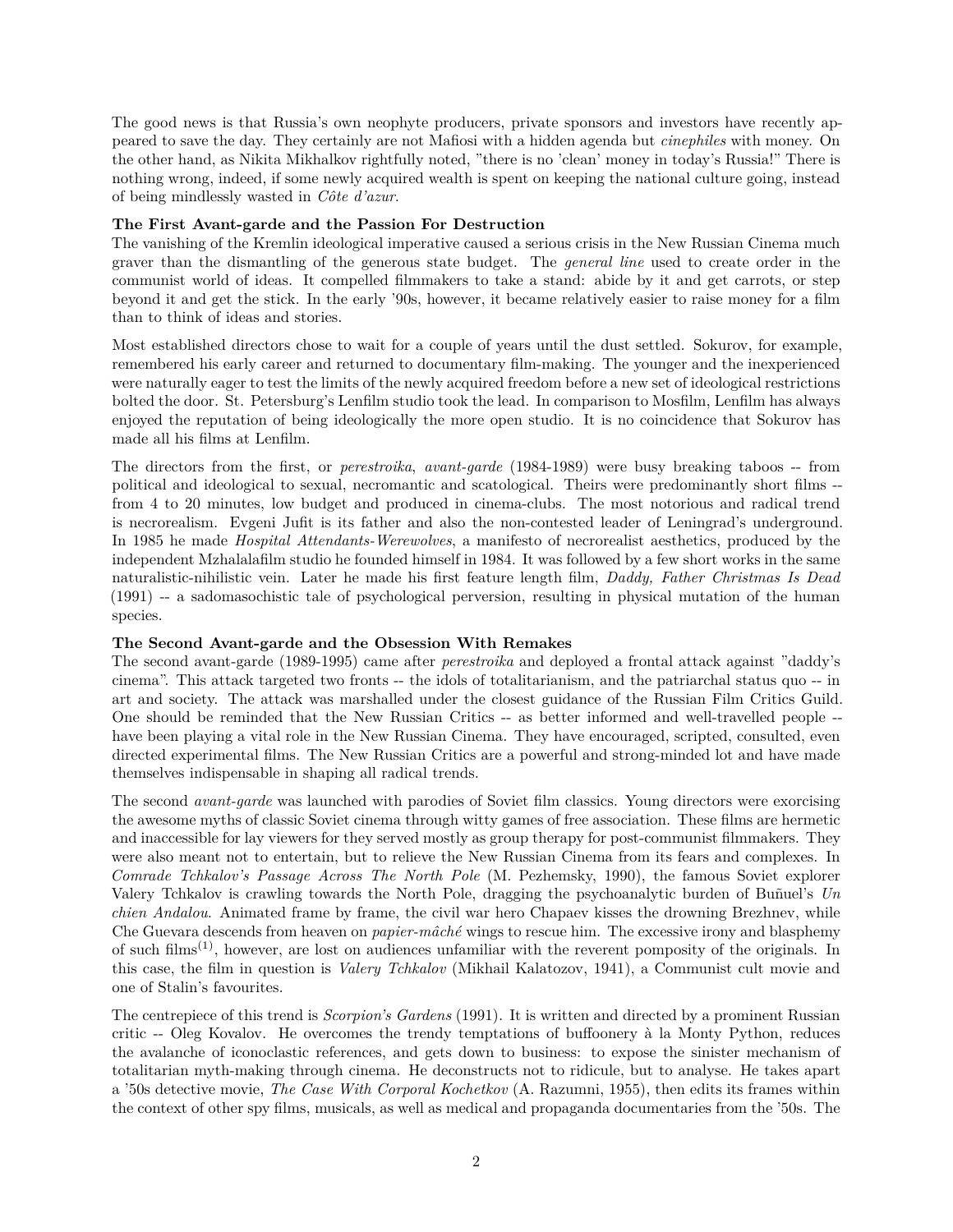unexpected montage juxtapositions enable Kovalov to analyse the mind of an ordinary man, manipulated by totalitarian propaganda. Brainwashed for years on end by relentless anti-Western fear-mongering, the hero is thrown into confusion by the thaw from the mid-1950s. His mind breaks down and turns into a battlefield between living and dead, thought and dogma, common sense and paranoia.

Despite its artistic clarity, the conceptual deconstruction of the totalitarian mind in Kovalov's film cannot be fully grasped without thorough knowledge of Soviet ideological and cultural mythology. And more important, without knowledge of the cruelty that sustained this mythology.

The subsequent films are more inclusive both geographically and culturally. They are made in Lenfilm and Mosfilm studios as well as in Almaty (Kazakhstan), and reclaim the severed cultural links with Western cinema.

*Nicotine* (1993), scripted by another prominent Russian critic, S. Dobrotvorsky, is a remake of Godard's *Breathless*, situated in present-day Leningrad. The plot and the structure of the original are preserved, but the adaptation of characters to a different social milieu have transformed the genre: from *film noir* to melodrama. Belmondo's character is a low class joyrider who steals a car and smokes Gitanes, shoots a cop, falls in love with a literary lady, and dies from a shotgun wound. While Jean Seberg's character quotes names and ideas, he measures his profile against Bogart's. His Russian counterpart is an upstart New Russian, who drives a fancy car, smokes trendy Montechristos, and while being persecuted by other Mafiosi, hangs out in the fashionable St. Petersburg's House of Cinema. He meets a snobbish starlet at a discussion of *Breathless*, attended personally by Godard. And while she flirts to make him jealous, he measures his profile against Belmondo's. She leaves him for an influential filmmaker. He is caught by Mafiosi.

The pleasure here lies in recognising Russian cultural signs, like the axe from Dostoyevski's *Crime and Punishment*; and in decoding the transformations suffered by Godard's original characters in the post-Soviet version -- which is difficult, if not impossible, without knowledge of New Russia's social mythology.

The triumph of the conceptual remake is *Children Of Iron Gods* (1993, T. Tat), an anti-utopia about the end of history. The young director (it is his first film) uses the visual language of communist mythology, but follows the grammar rules of classic adventure film genres, the Western and the Futuristic anti-utopia, to create a new conceptual meaning.

Amongst impressive ruins of gigantic steel works -- an icon of once great Soviet industry -- there lives a tribe of heavy drinking people. Like their ancestors from the early Middle Ages, they survive according to the law of jungle. Their main concern is how to get arms and vodka, and contemplate female flesh. The plot is centred on the upcoming wrestling tournament: Ignat, a hybrid between Superman, Russian folk tale *Bogatyr*, and socialist-realist "positive hero", is to fight on behalf of the steel workers' guild. His victory, however, is senseless. In spite of his strength and the respect he commands in the community, he-contrary to his image -- is a puppet, manipulated by anonymous masters.

The director moves away from the anecdotal games, characteristic of the conceptual remake, to reveal the awesome prophecy of his tale. Ignat's masters have brought his world to destruction and continue their ruthless reign. The source of their power is a mysterious brief-case. It does not take long to recognise - even under the army fatigues -- familiar faces from Russia's current political elite. It is they and not the simple-minded strong man who are the real heroes on and off-screen.

The influence of Orwell's *1984* is strongly felt in Tat's film. The masters of the conceptual remake recognise Orwell, not Solzhenitsyn, as their literary inspiration. *Hammer and Sickle* (Sergei Livnev, 1995) relates to *Animal Farm* in viewing Soviet Union from the 1930s as Stalin's playground for social engineering. The metaphor of a case of enforced sex-change stands for Stalin's arrogant determination to subdue human nature. The film, however, fails to transcend the fixation with Stalinist myths, and remains on the surface of a human tragedy, hidden behind the (otherwise scrupulously reconstructed) lustrous totalitarian film aesthetics.

# **The Fables of Transition to Responsibility**

As an integral part of the cultural elite, Russian film-makers have an exclusive sense of mission, and have always proudly considered themselves the consciousness of the nation. And while many are still obsessed with the fallen idols of totalitarianism, others have accepted the challenge to answer the eternal Russian question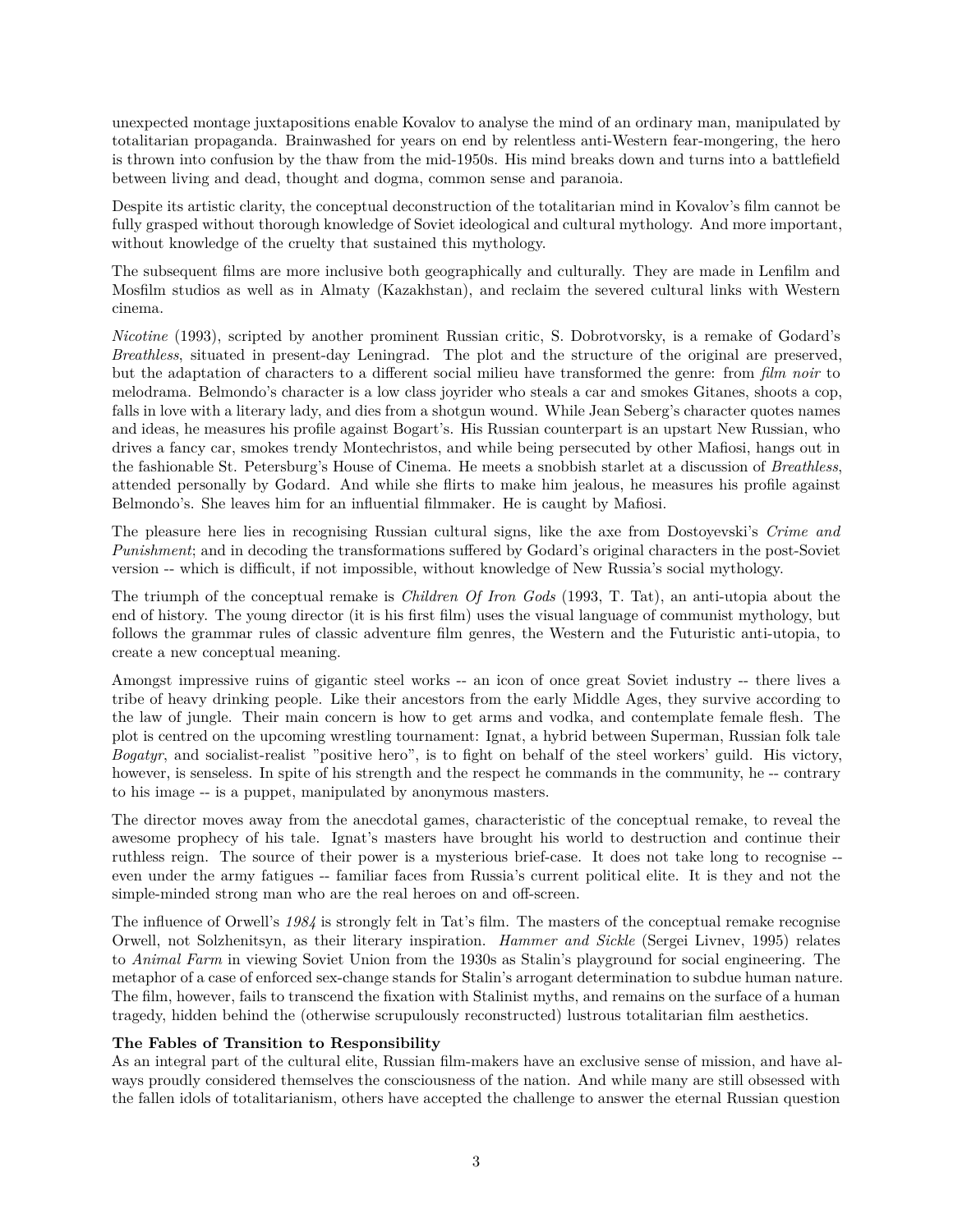"What is to be done?" Should Russia follow its own Slavic path or take the Western way towards modernisation? It seems impossible to stay away from the notorious dispute between Westerners and Slavophiles, raging in Duma and dating back to the times when Peter the Great forced his grand boyars to cut off their beards as tribute to Westernisation. Taking sides in this dispute could be a risky enterprise for a film-maker. Nikita Mikhalkov, for example, was severely punished for his nationalist fling with the Slavophile political wing in Parliament. Russian critics met his film *Burnt By the Sun* with open contempt, which did not soften even after the film received an Oscar.

A post-modernist *salon*, on the other hand, has noisily proclaimed itself as the only proponent of Western values, thus alienating most of the filmmakers who happen to think and believe otherwise.

Andrei Konchalovsky made his contribution to the heated dispute about Russia's future with *Ryaba, My Little Hen* (1994). According to his pseudo-folk fable about the woes of transition to market economy, Russia should look for its own way out of the crisis. Liberalism and democracy are Western inventions, and are therefore alien to the Russian people. They will fail in Russia, as Marxism did.

Directors like Nikita Mikhalkov, Vadim Abdrashitov (*Play For a Passenger*, 1995), and Vladimir Khotinenko (*The Muslim*, 1995) prefer to ask first "What have we done?", before pondering what to do next. None of them offers a global solution. What emerges, however, is an attempt to see Russia's current spiritual and moral crisis as a cumulative effect of misguided best intentions and total absence of individual responsibility. It is not the West and its ideologies that have caused Russia's woes. It is not Ivan the Terrible, Peter the Great, neither Lenin nor Stalin. It is not God, not the Jews either. It is the fault of each and every Russian who has ignored his or her common sense in the name of grand delusions.

Against the backdrop of a huge portrait of Stalin, unfurled under the bright sun, the hand-cuffed enemy of the people, former Bolshevik Commander Kotov, breaks down at the realisation that he is a victim of his own deeds and in a way -- no better than his hired torturers. His noble social delusions have blinded him and turned him into a zealous instrument of the evil that is destroying him and his country (*Burnt By the Sun*).

Nikolay from *Play For...* is obsessed with revenge against the judge who had sent him to prison years ago. In the process, however, he inflicts much more suffering on himself and his loved ones than he could ever inflict on the malicious judge.

An Afghanistan war hero comes home after having been declared missing for years. His arrival causes a shock: he has become a Muslim. His life style has become so pious that he becomes an embarrassment for his family, for the village folks, possessed with post-perestroika consumerism, and for his war buddies who consider him traitor. The genre of these films could be loosely defined as moral parable, with a simple, somewhat apocalyptic message -- what goes around, comes around. This message could be also concisely expressed in any famous quote from the Bible: *thou shalt not kill*; whatsoever ye would that men should do to you, do ye even so to them; turn the other cheek; be thy brother's keeper.

In tune with the 19<sup>th</sup> century Russian literary and artistic tradition, the presence of God is strongly felt in these films. God is the redeeming image of a fiery ball that crosses the frame at each crucial turn of the narrative (*Burnt By the Sun*). The mystical merge of personalities in *Piece For...* comes directly from Manichean Christianity. Nikolay takes the role of the judge, punishes the judge, becomes the judge. The chain of injustices is closed. The chastiser and the chastised, God and Devil, all in one.

In the grand eloquent mannerism of Mikhalkov's sensual universe, God is the absolute moral imperative existing outside the world of his characters. Whether they would recognise his existence or not is irrelevant to the deity's existence, while the act of religious awakening is purely a voluntary one, an expression of personal responsibility.

In Abdrashitov's ascetic world of pure reason, God is a higher moral principle, existing within his characters. They could choose to respect it and live in harmony with their conscience, or ignore it and face the consequences. The recognition of this higher principle is also a question of personal responsibility.

Not so, says Khotinenko. In his eclectic film experience, religion is a will power. It requires special energy to believe in God and become a responsible human being. It is a strenuous act, alienating most people. If you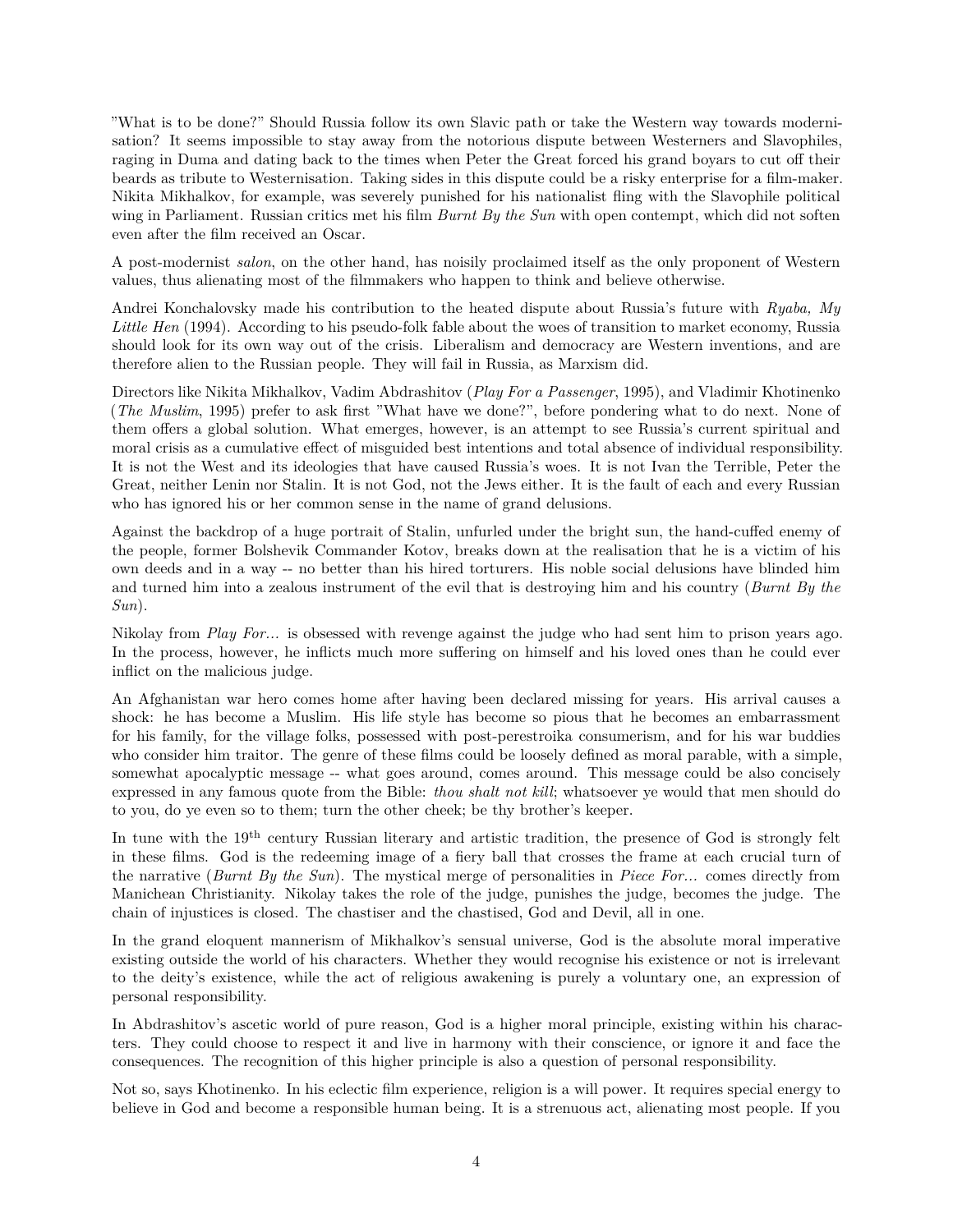have the stamina to believe, you will find your God sooner or later. Khotinenko makes sure several times over that this is what he meant and has his Muslim to repeat it: "God is one, only His names are different!"

It is much safer for Mikhalkov and Abdrashitov to resolve issues of tragic or intentional guilt in clear-cut historical situations: the Great Terror from 1934-37 or the period of stagnation ('70s and '80s). Khotinenko's task is much more difficult -- he treads the volatile post-Soviet reality.

Khotinenko therefore prefers to create an original conflict situation and then watch it develop, without much venturing into philosophical or theological realms. He is brilliant, however, when examining the "idiocy" of village life or when revealing the mechanism of Russian xenophobia. The villagers openly hate the Muslim for being different and yet one of their own. But most of all they hate him for reminding them with his very presence how corrupt they are. Even his own mother says with reproach: "We know it is bad to steal, you do not have to remind us!"

Paradoxically, the Muslim is a post-modern reincarnation of Christ himself -- loving, forgiving, suffering for the sins of others, and finally murdered by them. But here Khotinenko's search for God runs out of steam. He cannot make his Muslim a Messiah since he doubts *a priori* his villagers' propensity for acts requiring will power -- they drift with the flow. And even if some of them do find stamina to believe, Khotinenko would not know what to do with them.

Khotinenko is reluctant to take any responsibility for the further developments in the life of the Muslim or the villagers. He has his hero killed, but somewhat reluctantly, to preserve his integrity. In any case, the Muslim is doomed both on the existential level and on the level of narrative. After all, what could he do with him if he stays alive and does wake pious feelings in the villagers? It would not have been a good idea considering the current political circumstances and all these tensions amongst Russians and Muslims in the former Soviet Republics. Khotinenko certainly would not have liked to see the villagers building a Muslim community or sending a regiment of volunteers to Bosnia -- he would not go for such cheap resolutions. That is why he leaves the advent of the Muslim and his death without any effect on the infantile villagers. They will go on stealing, lazing around, drinking themselves into oblivion, and waiting for another chance to find dollar bills swirling down the river. With the only difference that there will be no one around to point out how irresponsible they are. Only rarely, on a full moon night, they would wake up to the sight of a huge grinning head of a pig rising from the dark waters. It is unlikely, however, they would recognise their guilty conscience in it.

# **The New Cinematic Image and the New Russians**

The hero of *Limita* (1994, Denis Yevstigneyev) is Ivan P. Voroshilov. He belongs to the marginal social stratum of the so-called *limitchiki* -- thus the title. He is a computer whiz, not indifferent to the redistribution of the New Russian wealth. The Russian initials of his name read VIP, and he stands up for it with a dangerous combination of primordial evil, high professionalism and personal charisma. With equal cool-ness he breaks a complicated computer code, steals a cheap can for the sake of stealing, purchases a river station, makes love to a pretty stranger, fights...

Yevstigneyev seems insensitive to the moral ambiguity of his characters. He sees them as the heroes of the New Barbarian Revolution and openly admires their cow-boy ethics. He is acquitting them with the same argument, used by the classic Soviet cinema from the '20s to acquit the ruthless Bolshevik commissars, or by the classic American cinema from the '30s to acquit the murderous depression gangsters. They restore social justice so they must be right. The visual *leitmotif* of the morning ritual dance says it all. It is a climactic self-assertion of the New Russians as masters in post-communist Russia. But it is also the ultimate triumph of the morally ambiguous New Cinematic Image over the preoccupation of the old, message-oriented Soviet Cinema.

The attempt to show the New Russians as latter day heroes is taken further by Dykhovychny. He certainly does not share Yevstigneyev's romantic concept of them as knights of sorts imposing their tough code on the unruly post-communist jungle. But he does believe they are tragic figures, and victims of unpredictable times. Again, the story is irrelevant -- a certain Larin (Montréal's own Grigory Hlady), a successful artist, returns to his native post-*perestroika* St. Petersburg after years in emigration. In the wake of his unexpected return, he becomes a reluctant participant in a succession of dramatic events. His still beautiful but neurotic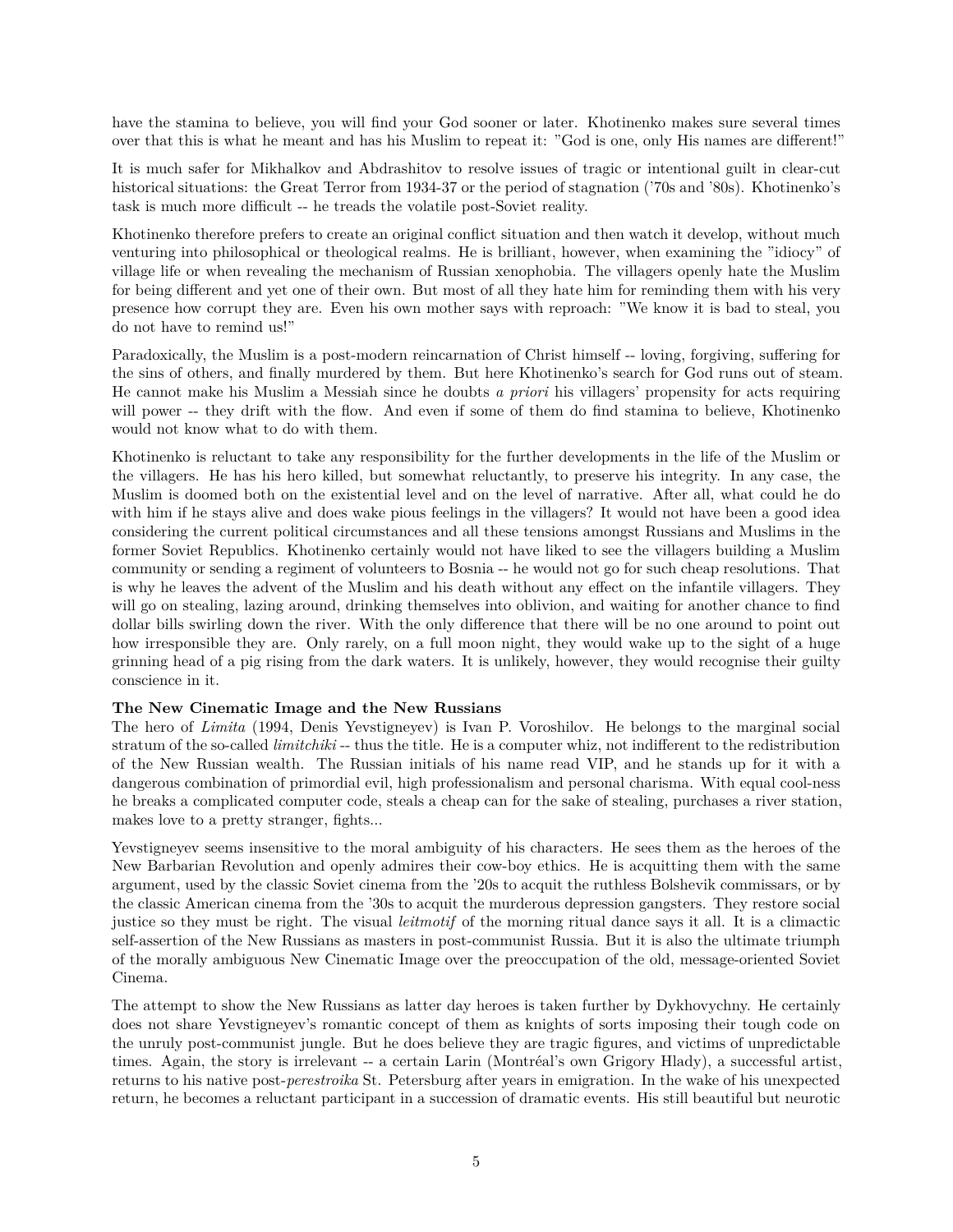former mistress (*Dark Eyes*' Elena Safonova) has married a rich, bully-like businessman, who is permanently drunk and suicidal. The mistress's daughter has grown into a beautiful, but arrogant creature. No one else on the scene is any better, including the artist himself, who cherishes a guilty passion for the daughter. The characters, as in *Limita*, are undergoing their existential crisis clad in expensive designer clothes, driving luxurious cars, dining under the watchful eye of bodyguards, and served by maids.

The suicidal New Russian finally succeeds in killing himself, the mistress goes mad on account of a suddenly awoken conscience, the artist dies as a collateral victim in a restaurant shoot-out. The greedy daughter is punished by losing control of her stepfather's estate. ..

The story thus told discloses a life whose cynicism could be summarised in Chekhov's famous expression: "Ours is a pathetic life, gentlemen." But the exquisite imagery openly admires this lush life style, sabotaging the analysis of the narrative. (It is not coincidental that both *Limita* and *Music For December* are shot by Sergei Kozlov, the most fashionable D.O.P. in Russia). Instead of conveying the idea of a deserted innercity jungle, Kozlov's vision of post-Soviet St. Petersburg acquires the romantic allure of an exciting urban frontier, up for grabs. Instead of suggesting spiritual homelessness, the images of expensive dachas, studios and home interiors under (re)construction convey the promising thrill of new money.

This time around Dyckhovychny, one of the masters of the conceptual remake, was misguided in his attempt to criticise a phenomenon using its own imagery. The scrupulous reconstruction of the totalitarian facade with its monumental architecture, brightly lit by the sun; with elegant fashionable clothes, and optimistic songs and dances, served as a powerful counterpoint to the brutal destruction of human lives in *Moscow Parade* (1992). But what worked there has failed in *Music For December*. Unlike their totalitarian predecessors, New Russians are neither respected nor feared. Unlike the Soviet communist elite, they lack a sense of mission and ideology to build their own culture. Unlike Stalinists, the New Russians emulate Western life style, and are transfixed by Western consumer myths. At best, they could be ridiculed and at worst -- envied. In any case, they are too greedy to qualify as romantic heroes and too cynical for tragic demons.

# **The Classic Film Genres and the New Russian Poor**

If the films discussed above allow for a glimpse into the New Russian life at the top, a significantly larger group of films opens a broader window into the life of the New Russian poor. The life of the lower classes is viewed suitably in "lower" genre forms. These genre forms are not always "pure"; professionalism and taste are not always their strong points, but they offer ample sociological evidence about the frustrations and contemporary mythology of ordinary Russians. In spite of their genre diversity, they basically fit in this generalised scheme: an emigrant (or a visitor) arrives from the West. He/she provokes -- or witnesses -- a string of melodramatic or burlesque events, and then resolves them as *deus ex machina*.

In the burlesque comedy *Everything Will Be OK* (Dmitri Astrakhan, 1995), a rich New Russian visits his high-school flame after many years with his son -- a mathematician, and a Nobel Prize winner (sic!). The son falls in love at first sight with the daughter of the flame. The girl, however, is about to marry the boy next door. The businessman resolves the problems of the numerous inhabitants of the tumbling communal apartment block, his son gets the girl with the blessing of the boy next door, and everybody lives happily ever after. Some, like the newlyweds in America with lots of money. Others, like the boy next door, with humble salary in a run-down St. Petersburg's factory.

In *Moscow Vacation*, a romantic comedy directed by Alla Surikova (1995), a beautiful Italian comes to Moscow to bury her Russian grandmother's favourite dog, falls in love with a handsome taxi-driver, and after series of not-so-hilarious events, sneaks him on the plane with her.

In the melodrama *American Daughter* (Karen Shakhnazarov, 1995), this pattern is turned upside down: A Russian father arrives in California to visit his daughter who lives with his ex-wife and her rich American husband. Happiness is not a question of money, the director suggests, and the warmth of the Russian babushka is much more precious to the girl than all the expensive toys, private schools and fashionable clothes. Therefore she clings to her poor Russian father, and helps him organise her own abduction. On their way to Russia they get arrested at the Mexican border, the father is imprisoned for trespassing and kidnapping, and here the film ends. The escape from prison by helicopter, flown by the daughter, is from another opera.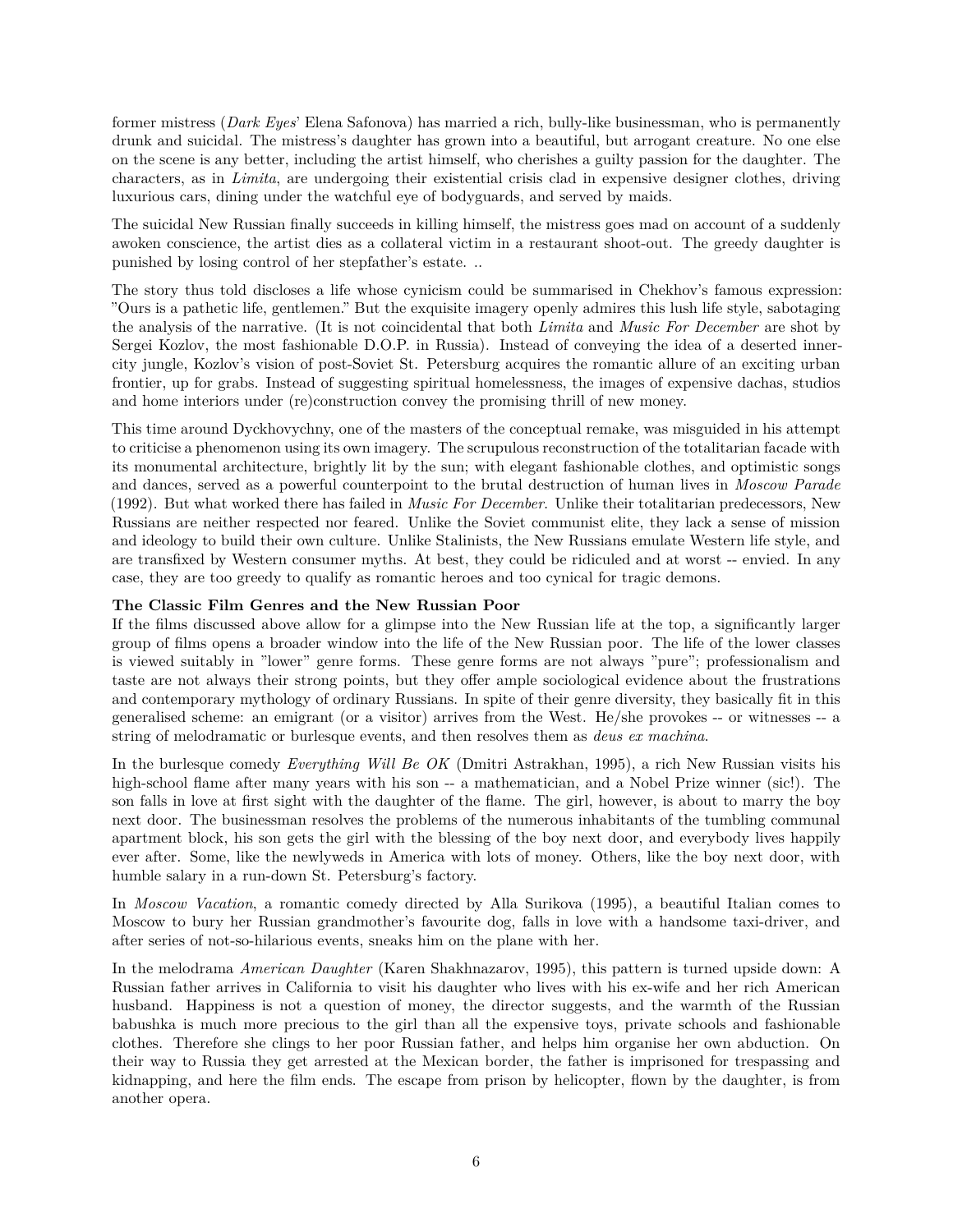Even this brief revision of the plots reveals the depths of social desperation of the New Russian poor. *Everything Will Be OK* is a rather ironic title for a film which is no more than a catalogue of Russia's most painful social issues: alcoholism, violent crime, unemployment, prostitution, lack of perspective for the young and security for the old, horrifying poverty. It takes nothing short of a miracle to resolve a problem - any problem. From taking an elderly invalid in wheelchair down the stairs to attending a ballet performance to curing a violent alcoholic. And the princes and princesses who perform these miracles are in short supply, and, as they say in Russian, all *ot tuda*, from the affluent West. Russia's own *nouveaux riches* are just beginning to provide their share of miracle makers, but the demand -- as in any area of post-communist Russian economics -- exceeds the supply.

Usually melodramas cater to women's unfulfilled desires. But *Moscow Vacation* and *American Daughter* could be understood as attempts (although rather unconvincing in both artistic and sociological sense) to restore the waning self-esteem of Russian men. *Moscow Vacation* offers the consolation of the sexual triumph of a Russian man, who takes a beautiful Italian by storm. But sexual self-realisation has never been a singular priority for Russian men. Many of them feel frustrated for lacking the "special" qualities required to become New Russians, and are ready to identify with the humiliation, suffered by their country with the loss of its super-power status. They take the downfall of their country as proof of their double failure -- at home and abroad. In this sense *American Daughter* is a melodrama for men, geared to their anxieties and hurt pride. Its ending represents a threefold triumph -- emotional, social and patriotic. The Russian father wins his daughter over her mother, her social status, and affluent America. The last being his sweetest triumph.

Soviet cinema has been predominantly male-oriented since the early 1930s. The films on women's issues were most often made by male directors. Only during late 1970s and 1980s there appeared a few women directors, who presented the Soviet reality through female gaze and perception. That is why the images of women did not suffer great transformation in post-Soviet Russian cinema -- they are there to help their men out, to support and love them, humble and submissive, traditionally "feminine". For refusing to stand by her husband, a drunk, professional failure and a petty criminal, the mother and ex-wife from *American Daughter* is pictured as an evil woman. A beautiful vamp who dared marry a foreigner and build a new life for herself and her daughter is expected to be despised by the Russian audiences.

Russian *perestroika* film culture has boasted inclusive egalitarianism until recently. The leap it has taken to cheap melodramas and sentimental comedies, preying on basic escapist myths about male and female cinderellas, actually matches the leap Russia took from super power to impoverished third world country.

Against this bleak backdrop one is tempted to look for sociological revelations, complicated messages and a cross-section of the "mysterious" Russian soul everywhere, even in the hilariously funny adventures of a student from Finland on an academic research trip to present-day Russia (*Peculiarities of Russian Hunt*, A. Rogozhkun, 1995). In such an atmosphere, even the good-natured humour and inventive gags of this very humane film could look ominous: the Finn gets attached to a diverse social group of seasoned hunters, but they hardly ever fire a gun. He has come to research the customs of modern hunting in Russia, but all he does is drink himself silly in the company of his Russian friends. The only harmonious vision, inserted into this surreal alcoholic nightmare, are his serene dreams of an 18th century stylish hunting event. Who knows, maybe there is some moral in this. But what?

# **Notes**

1. Other films from that iconoclast series include Tractorists-2 (Aleynikov Bros, 1990), Captives Of Luck (M. Pezhemsky, 1992), The Dreams Of An Idiot (Vasily Pichul, 1991) and Over The Dark Waters (D. Meskhiev, 1993).

# **Author Information**

Christina STOJANOVA teaches at the Department of Media Production and Studies at the University of Regina, Canada. She has contributed to *Cine-bulles*, *KinoKultura*, and the Montreal *Gazette*. Her publi-